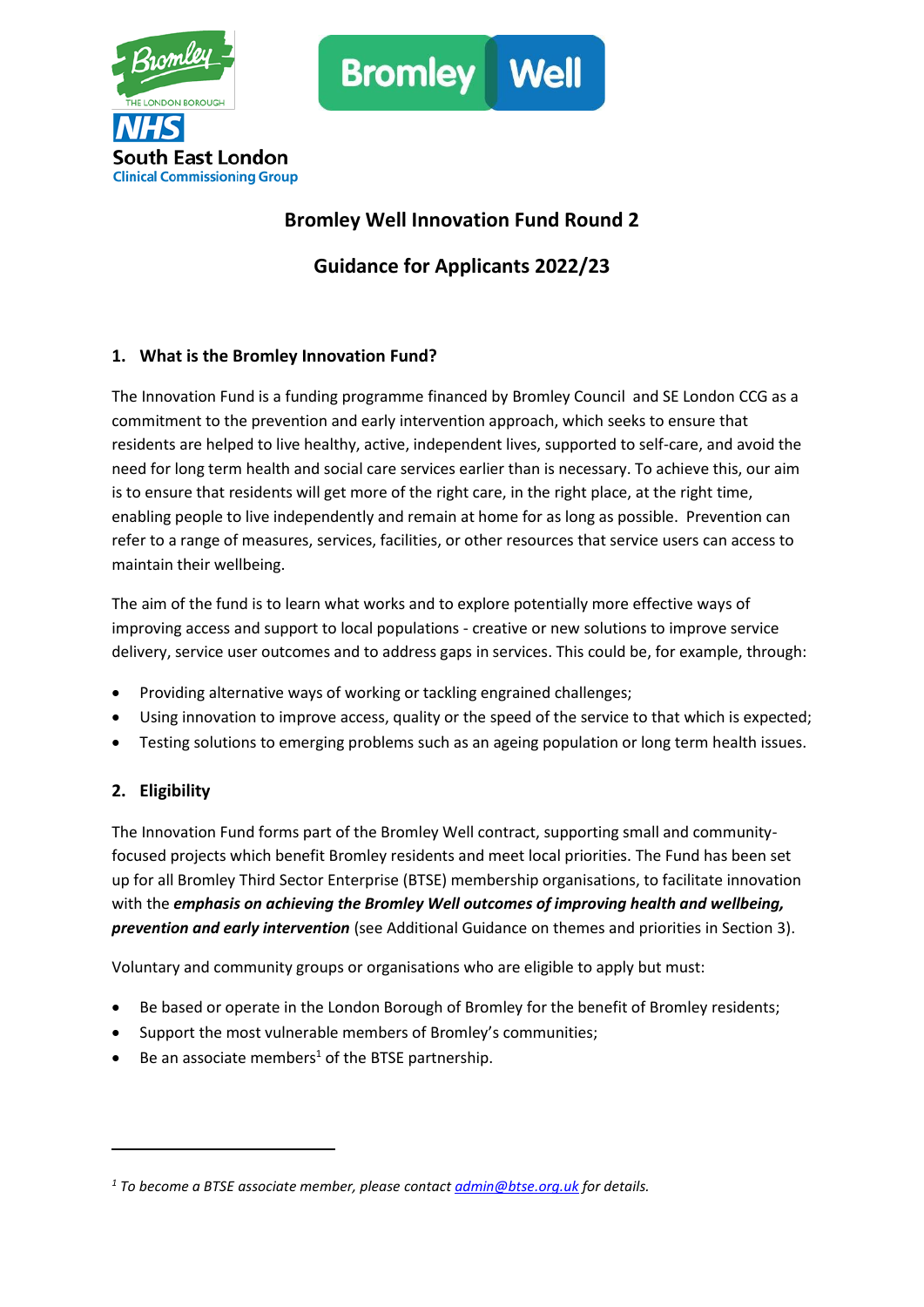Organisations may only apply once a year, whether a previous application was successful or not. Priority will be given to applications from those who have not previously received IF funding.

# **3. Additional guidance on priorities for 2022/23**

Whilst the Fund supports the Council's overarching aim to prioritise the health, safety and wellbeing of our residents, the COVID-19 pandemic continues to make a big impact in all areas of our life and has brought particular challenges to those involved in preventative and early intervention support. Many services have had to find different ways of engaging with residents, whilst dealing with an increase in demand for advice and assistance. We are therefore asking bids for this year's Innovation Fund to focus on any of the following areas which may have been intensified by the pandemic:

- i. Reducing social isolation and loneliness
- ii. Helping people to improve their health and wellbeing
- iii. Supporting carers
- iv. Supporting young people (16+) as they transition into adulthood
- v. Promoting and supporting volunteering
- vi. Providing day opportunities for vulnerable adults and older people.

With reference to v.i above Mears Extra Care Trina. Oliver@mearsgroup.co.uk are seeking a delivery partner to operate from BR3 4XF (Beckenham) and BR2 0RD (Bromley). However, we hope to receive bids that do not exclusively seek to utilise these venues, complimenting the wider definition of day opportunities.

## **4. How much can be applied for?**

The available funds will be confirmed, taking into account the value of any current projects that are due to run into the forthcoming year. Applications of up to £50,000. pa will be accepted.

## **5. What is the funding period?**

Projects will be expected to start as soon as possible and will normally be for up to 12 months. All bids will be subject to periodic review.

# **6. What will not be funded?**

The Fund will not be used for projects which:

- Support everyday 'business as usual' such as ongoing costs, maintenance costs, equipment or system maintenance/set up;
- Aim to meet higher levels of demand than anticipated in service areas already under contract;
- Duplicate current provision (possible exceptions if delivered in a different way or with different outcomes);
- Projects that were previously funded, where the specification is 60% the same, even where the project name has been changed.
- Cover shortfalls in funding from a statutory agency or deficits elsewhere in the organisation;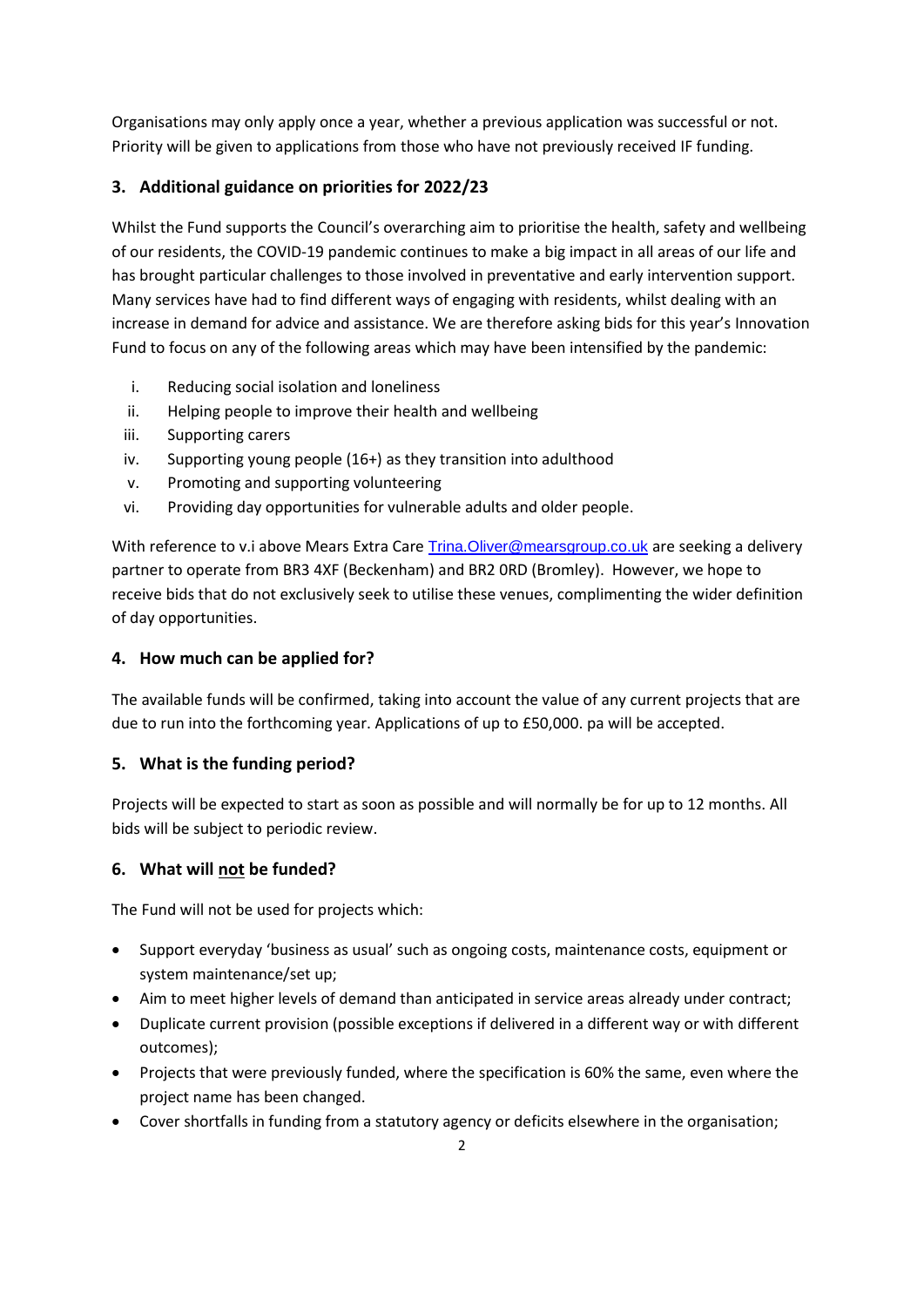- Have not demonstrated a clear local need;
- Do not meet the criteria listed on the funding application form;
- Promote political parties (incl. lobbying and campaigning), individuals or religion.

## **7. What must the application include?**

- A description of the service and how it will deliver the themes outlined in Section 3;
- How it will improve service delivery;
- How it will add social or economic value;
- How it will incorporate service user feedback, professional experience;
- Effectiveness using an evaluation framework with qualitative and quantitative measures.
- How the project can be sustained if outcomes are successful at the end of the funding period.

## **8. How to apply**

Applications must be made online by completing the application form on th[e Community Links](https://communitylinksbromley.awardsplatform.com/) [Bromley grants](https://communitylinksbromley.awardsplatform.com/) portal. **The closing date is 1 July 2022.**

## **9. Application Timetable (provisional)**

| <b>Funding Round opens</b>                    | 20 June 2022     |
|-----------------------------------------------|------------------|
| Deadline for return of completed applications | 1 July 2022, 5pm |
| Applicants notified of outcome                | 12 July 2022     |

## **10. Approval process**

In the first instance the BTSE Board will review all eligible applications for their fit with the Bromley Well Service. If endorsed by BTSE, applications will be assessed by the Bromley Innovation Fund Panel who may consult with appropriate LBB/CCG officers on the applications, and may request supplementary information. The Panel will consists of senior management representatives from the council and CCG, supported by the contract manager.

If the total value of all eligible bids exceeds the available funds, the Panel will select those bids which it deems will best meet the Fund's priorities. Applicants may be offered a proportion of the amount requested. The decision is final and there is no appeals process.

# **11. Notification/Reporting**

Organisations will be notified in writing of the outcome of their application within two weeks of the Panel meeting. A list of successful schemes will be available on the Bromley Well website.